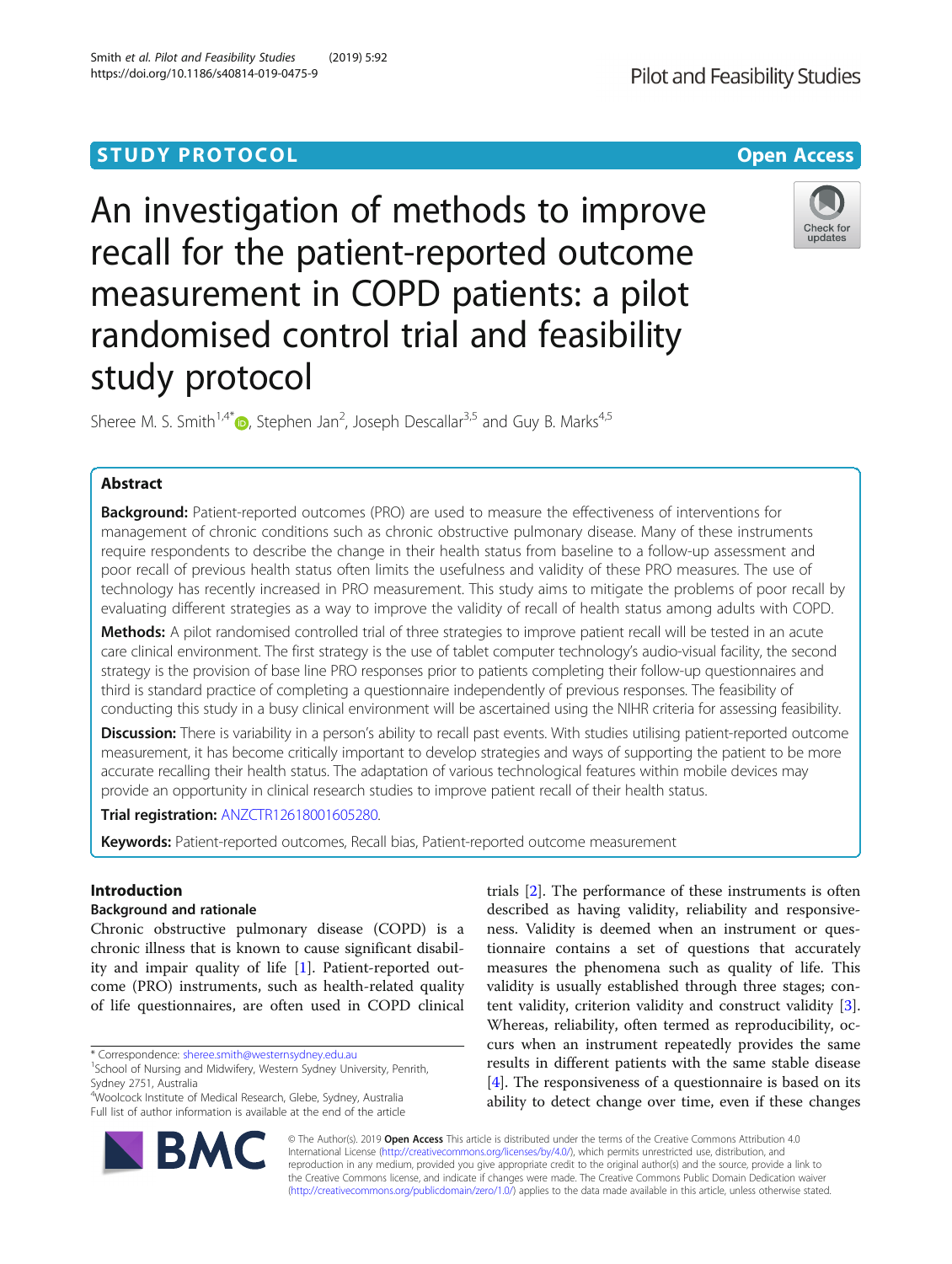are small [\[3](#page-6-0)]. The responsiveness of a questionnaire may be inadvertently affected when patients are required to respond to a questionnaire by self-report at different time points and rely on their memory of the experience or symptoms that have occurred [[5\]](#page-6-0).

The use of PRO instruments in clinical trials often requires the participant to respond (self-report) to questionnaires about subjective components of their health status at baseline and again at follow-up assessments. Recall of previous information and/or an experience is an important element in the successful utilisation of these PRO instruments in clinical trials [\[6](#page-6-0)]. However, patients' recall is often imperfect. Recall problems fall into two types: random errors in recall and recall bias (p197) [[7\]](#page-6-0). It has been acknowledged that people have varying ability to recall information. People with COPD are often over 50 years of age and the ability to accurately recall information appears to decline with age  $[8, 9]$  $[8, 9]$  $[8, 9]$  $[8, 9]$ . In addition, people who have both anxiety and depression have been found to have impaired ability to accurately recall information [[10](#page-6-0)]. Anxiety and depression more commonly occurs in people with COPD [\[1](#page-6-0)] and these comorbid conditions may affect the accuracy in recalling information or events [[11\]](#page-6-0) .

Recall bias is potentially important as it can affect the validity of a study  $[6, 11]$  $[6, 11]$  $[6, 11]$ . Recall bias occurs when participants in the study's intervention arm may be questioned several times over a period of time about specific aspects of their condition  $[12]$  $[12]$ . For instance, a study that is evaluating a technique to improve the symptoms of COPD, patients may be asked about their breathlessness as part of an 8-week pulmonary rehabilitation intervention where they can observe themselves being able to complete physical activities more easily over time. In contrast, the participants in the control arm of the study are asked questions about their breathlessness at the beginning and end of the study. The control group receive usual care in between these data collection time points and the ability to recall any improvement may be reduced without a prompt to do so [[12\]](#page-6-0).

In addition to biased recall, errors in recall may also occur. People who complete questionnaires about their physical activity have been found to misreport and/or misinterpret questions [\[13](#page-6-0)]. Self-reported data acquired from questionnaires completed by people with impaired physical ability have been shown to be less reliable than those from fully fit people  $[11]$  $[11]$ . In the Adventist Health Study, participants' recalling (self-reported) body weight underestimated the actual body weight [[13\]](#page-6-0). Strategies to limit the impact of impaired recall have included the comparison of completed patient questionnaires with objective measurements [[14\]](#page-6-0) such as lung function, sixminute walk test and physical activity completed by patients and verified by observers.

To reduce poor recall, a potential strategy could be, at a subsequent data collection interval, to provide participants with access to their previously completed questionnaire responses. This strategy seeks to anchor [\[5](#page-6-0)] participants to their baseline responses during the completion of the questionnaire at a follow-up appointment to aid recall. More recently, various forms of technology have been used in the completion of patient-reported outcome instruments. Telemonitoring [\[15\]](#page-6-0), web-based platforms [\[16](#page-6-0)], touch screens linked to electronic health records [\[17](#page-6-0)] and mobile applications [[15\]](#page-6-0) all form technology-based mechanisms for patients to engage in self-reporting aspects of their health through the inputting of their responses to specific questions. Therefore, a second strategy could be developed using tablet technology to improve patient recall. To our knowledge, the use of tablet technology's audio-visual facility has not been utilised to enhance patient recall in the self-reporting of health status through visual and sound recognition from baseline to follow-up time intervals.

### Objectives and hypothesis

Our proposed research seeks to mitigate the problems of poor recall by piloting three different strategies concurrently and to assess the feasibility of these strategies in a busy hospital clinical environment. The first strategy is to evaluate the use of tablet computer technology's audio-visual functionality as a way to improve the validity of recall of health status among trial participants with COPD. The method involves making an audio-visual recording of the participant's initial responses to a quality of life questionnaire. Participants will be able to see their image and reflect on how they look at the baseline, and listen to how they sound prior to completing the followup questionnaires. This audio-visual recording will act as frame of reference and as an anchor to their past health status to aid their memory. The second strategy is the provision of access to the patient's previous completed baseline questionnaire prior to completing their follow-up questionnaire. The third strategy is current practice of completing quality of life questionnaires independent of previous responses.

Specifically, we are seeking to understand among patients with COPD undergoing pulmonary rehabilitation, what is the change that occurs in patient-reported measurement when tablet computer technology is used to audio-visually record patients' responses to health questionnaires on their subsequent ability to recall their previous health status? Secondly, we are assessing whether the provision of previous responses to quality of life questionnaires differs between COPD patients who are enrolled in pulmonary rehabilitation and those who are waiting to commence the program. Thirdly, we will compare the current practice of completing quality of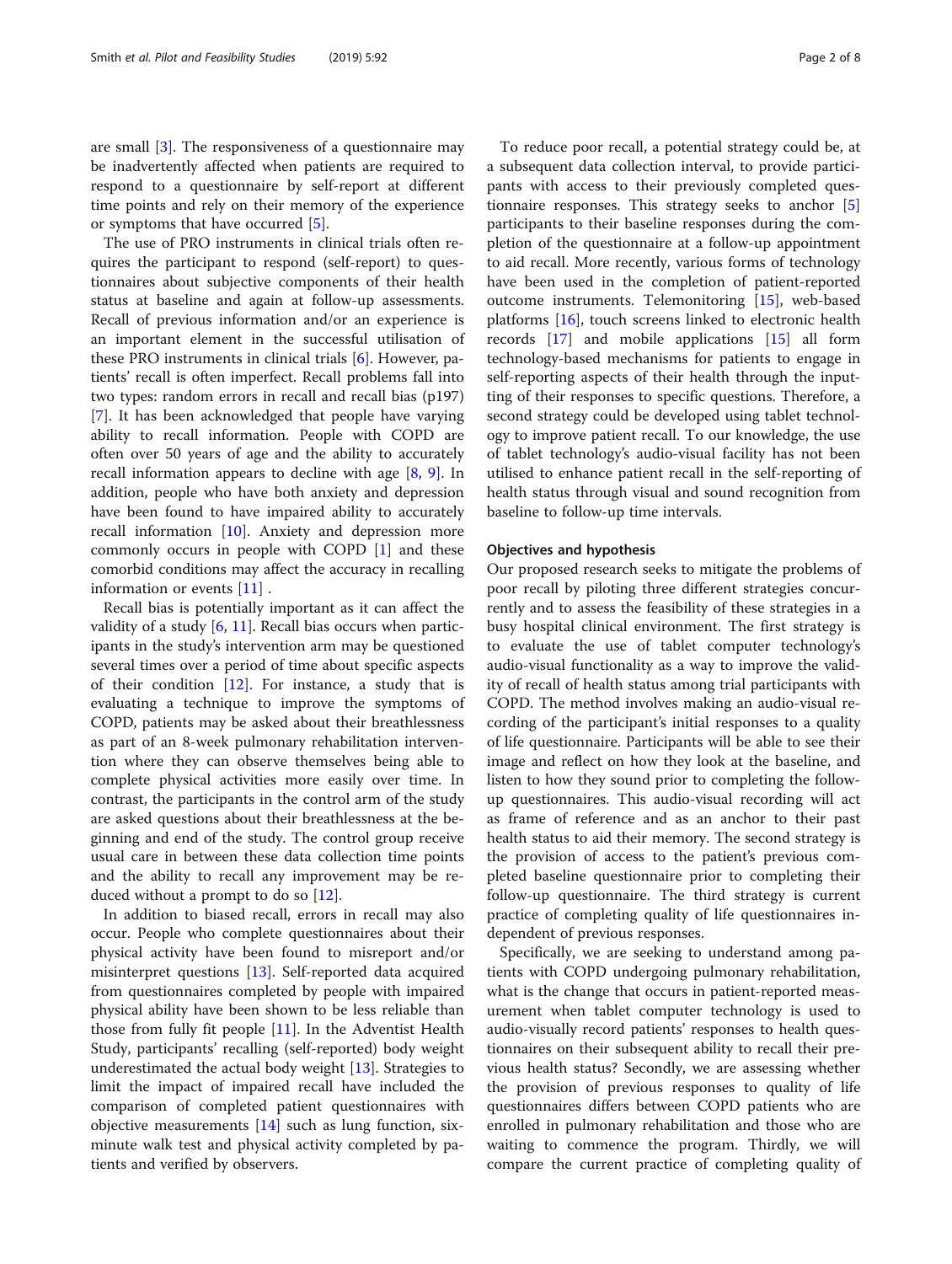<span id="page-2-0"></span>life questionnaires before and after the program. Finally, we will be assessing the feasibility of conducting this study in a busy acute care clinical environment. Our hypothesis is that the magnitude of the difference (responsiveness) between groups of COPD patients will be greatest in those who saw the audio-visual recording.

# Methods

This is a pilot randomised control parallel group trial of three strategies to improve patient recall in the self-report of health status using quality of life questionnaires. These strategies to aid patient recall will be tested in a single centre, randomised controlled trial comparing alternative strategies of assessing change in patient reported outcomes with treatment in an acute care hospital in Australia. The parallel groups comprise COPD patients commencing pulmonary rehabilitation and COPD patients waiting to commence the program. We will compare three strategies to improve patient recall with the standard approach of patient's completing the questionnaires at each study time point. These new strategies in addition to current practice are (1) the use of tablet technology's audio-visual functionality and (2) the provision of patient access to their baseline questionnaire responses prior to completion of questionnaires at follow-up. Additionally, we are assessing the feasibility of using these patient strategies to improve patient recall when completing self-report PROs questionnaires in a busy acute care hospital. Feasibility will be assessed according to the National Institute for Health Research (NIHR) feasibility study criteria (Table 1) [\[18\]](#page-7-0).

# Participants, interventions and outcomes Study setting

Participants will be recruited from the COPD patient population who attend a respiratory service at Liverpool Hospital, Sydney, a large tertiary hospital in Australia. The study has been accepted and recorded on the

Australian and New Zealand Clinical Trial registry (ANZCTR No. 12618001605280) and lists the single site where this study is being conducted.

# Eligibility criteria

To be eligible for the study, adults must have a medical diagnosis of COPD and be able to read to year 7 standard to ensure unaided completion of the quality of life questionnaires. Patients with COPD who have significant medical comorbidities that require ongoing acute care will be excluded from participating in the study. Any COPD patient with significant neurological and cognitive impairment such as medically diagnosed dementia will also be excluded. After confirming the patient's eligibility, study information will be given to patients by the research assistant. Once the patient has had time to review the study information, consent will be sought (Additional file [1](#page-6-0)). On gaining consent, the patient will be enrolled into an arm of the study and interviewed by the research assistant and data collected. Participants will be re-interviewed 1 month later from the time of their first interview with the research assistant.

# Interventions

Study participants will be randomly allocated to one of the following strategies to enhance patient recall (Fig[.1](#page-3-0)):

- 1. Tablet computer technology audio-visual recording: As part of recording participants at baseline, they will be asked to respond to questions on the health questionnaires which they have just completed by self-report. Participants will be shown this video 1 month later prior to the completion of the followup questionnaires.
- 2. Shown hard copy of baseline responses: Participants will be provided with hard copies of their baseline responses to review immediately prior to completing follow-up questionnaires.
- 3. Standard practice: Participants will be required to complete the health questionnaires at baseline and

| Feasibility item                                         | Record                                                     |
|----------------------------------------------------------|------------------------------------------------------------|
| Willingness of clinicians to refer patients to the study | Number of referrals to study                               |
| Willingness of participants to be involved in the study  | Number of patients approached but chose not to participate |
| Number of eligible patients                              | Number of patient who are eligible based on criteria       |
| Number of participants that dropped out of study         | Number of participants who withdrew and reasons or died    |
| Follow-up rates                                          | Number of participants who completed time 2 questionnaires |
| Length of time to complete recruitment of participants   | Time in months                                             |
| Length of time to administer intervention                | Time in minutes                                            |
| Length of time to analyse data                           | Time in days                                               |
|                                                          |                                                            |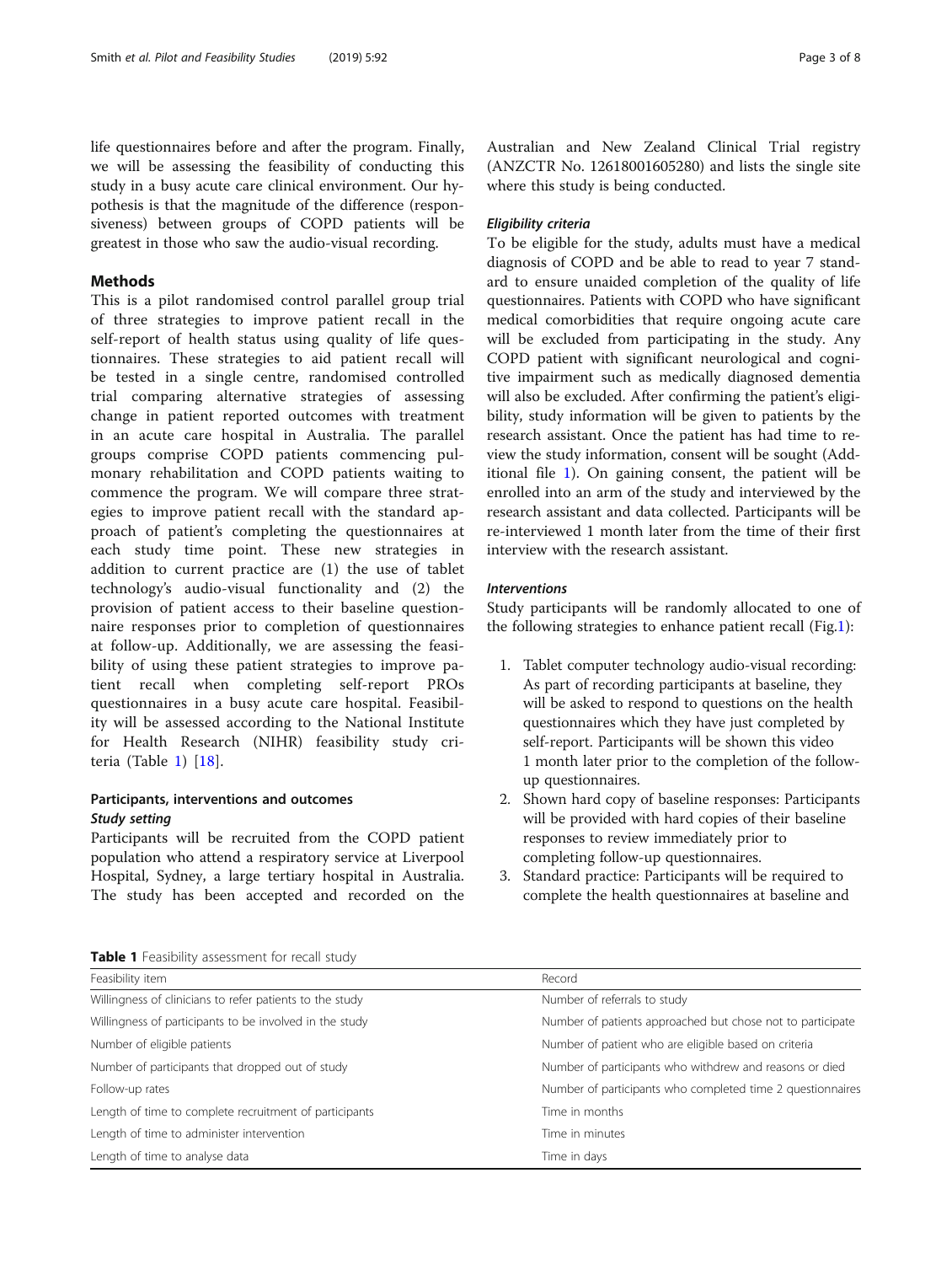<span id="page-3-0"></span>

1 month later without access to their previous responses or an audio-visual recording and receive no feedback on their baseline responses.

Clinical care will not be affected and the clinical team will continue the medical management of the patient during the timeframe of the study. The investigator team members are not part of the clinical or pulmonary rehabilitation teams. Patients who become clinically unwell and unable to attend the follow-up appointment will be included in the analysis.

# **Outcomes**

There are two outcomes associated with this study; evaluating the feasibility of conducting this study in an acute tertiary admission hospital using the National Institutes for Health Research's feasibility criteria and testing the hypothesis related to the difference in quality of life indices. The feasibility outcome for this study is the ability to recruit participants who are wait-listed or attending the pulmonary rehabilitation program, administer the interventions in a timely manner and the ease of conducting and completing this study in a busy clinical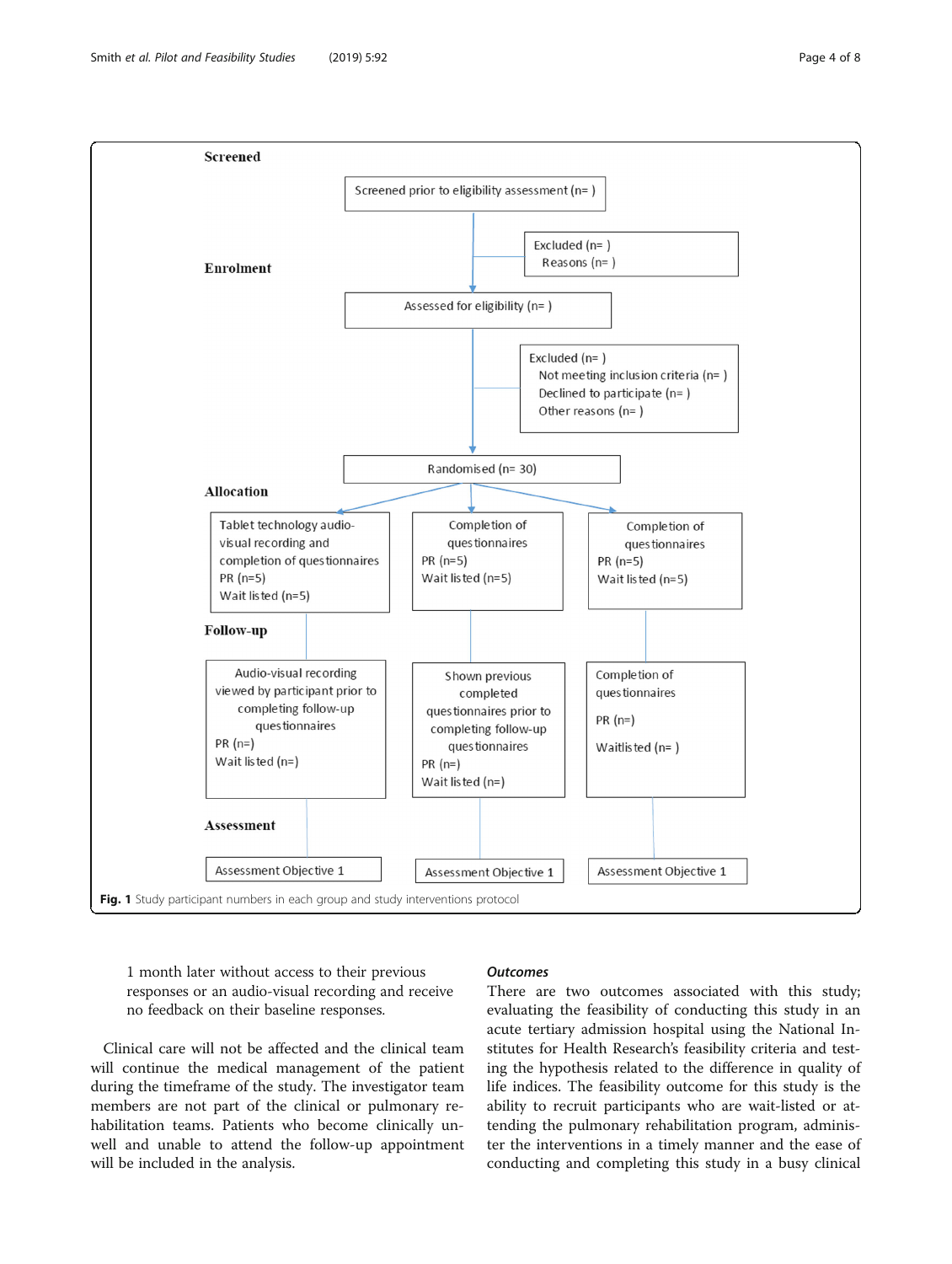environment without disruption to the pulmonary rehabilitation service or patient care. The secondary outcome of this randomised controlled trial is concerned with the impact of the patient recall strategies on the quality of life questionnaires' responsiveness. Specifically, we are measuring the magnitude of statistical difference of quality of life between the three arms of the study.

## Participant timeline

COPD patients attending the respiratory service of a large tertiary hospital who are commencing or waiting to commence pulmonary rehabilitation will be invited to consider taking part in the patient recall study. Pulmonary rehabilitation staff receive the patient referrals from the hospital's medical and nursing staff. The pulmonary rehabilitation clinical staff will initially approach potential participants, and if the patient verbally consents, the research assistant will further assess the patient for eligibility and their willingness to participate in the study. Patients will be given the study's approved patient information sheet to read prior to being asked if they will continue with the consenting and enrolment process with the research assistant. All engagement and communication with participants will be conducted in a separate private office away from the clinical area. Once the patient is consented and enrolled, the research assistant will assign the participant to an arm of the study using the randomisation code. Baseline data will be collected and the randomised intervention will commence. At the second and final data collection point, the intervention will be implemented and follow-up data collected. Once 30 participants are enrolled and their data collected at baseline and follow-up appointments, the study's data collection will end.

#### Sample size

For this pilot randomised control trial and feasibility study, we did not generate a sample size. Thirty (30) adults with COPD, who are either commencing or waitlisted for pulmonary rehabilitation, will be enrolled in this study. The data generated from this study will be used to estimate important parameters that are required to design a larger randomised controlled study to evaluate the role audio-visual recordings using tablet computer technology may play in assisting patient's recall of their previous health state.

#### Recruitment

Our pulmonary rehabilitation service is the largest in the health district, which is located on the hospital campus. COPD patients referred to pulmonary rehabilitation can wait up to 6 weeks before commencing the program. All COPD patients, with a referral to or attending the

pulmonary rehabilitation program, will be informed about the study and invited to consider participating.

## Assignment of interventions Allocation

For this pilot study, participants will be allocated to one of three recall strategies; tablet technology audio-visual recording, reviewing their previous responses or standard practice (Fig. [1\)](#page-3-0).

# Sequence generation

Eligible participants will be randomised 1:1:1 assigned ratio to one of the three intervention arms in both the pulmonary rehabilitation and wait list groups using the computer-generated randomisation code.

## Allocation concealment mechanism

The research assistant will hold the allocation code and the study investigators do not have access to the code or the participant assignment information. Clinical staff and the study investigators will be unaware of a participant's assignment to an intervention arm of the study.

### Implementation

Our biostatistician generated a computerised randomisation allocation code. The research assistant will assign study participants to one of the three interventions in this study based on the generated allocation code.

#### Blinding

Participants and the medical team responsible for their treatment and care will be blind to the assignment of the intervention a participant receives. As this study does not interrupt, change or affect clinical care, the unblinding of participants will not be permissible.

# Data collection, management and analysis Data collection methods

Consenting, enrolled participants will be assessed at baseline and again 1 month later at the follow-up appointment. The research assistant will record the patient's demographic information, clinical history, comorbid conditions, medical therapy and past activity and exercise history. The participant will complete the following patient-reported outcome questionnaires at baseline and again 1 month later.

- European Quality of Life tool that has five dimensions and questions (EQ5D) [[19\]](#page-7-0)
- The Health Survey Short Form with 36 questions (SF36) [[20](#page-7-0)]
- St Georges Respiratory Questionnaire (SGRQ) [[21\]](#page-7-0)
- Hospital Anxiety and Depression Scale (HADS) [[22](#page-7-0)]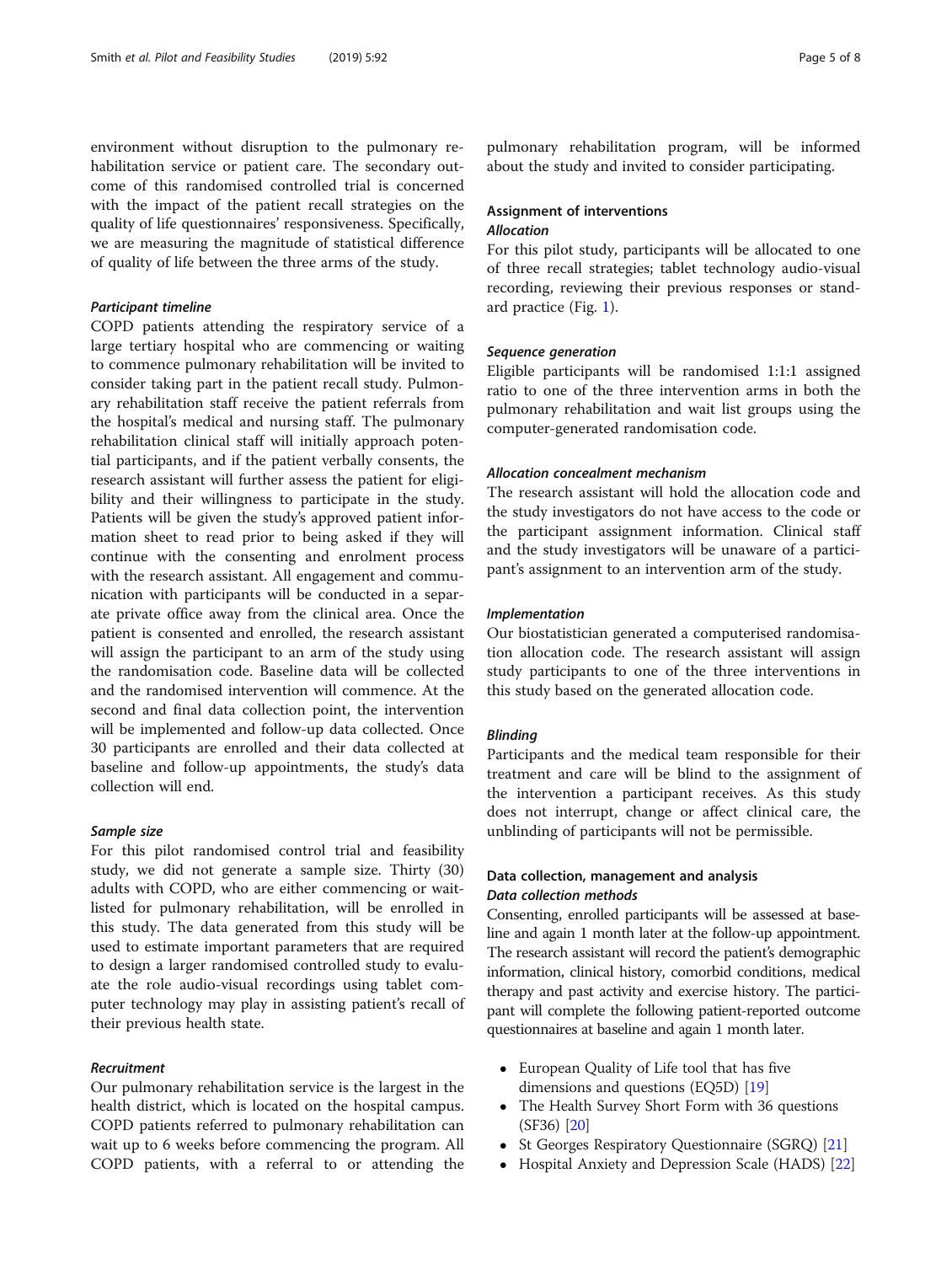Functional measurements will also be completed at baseline and 1 month later. These include six-minute walk test and lung function testing comprising forced expired volume over 1 s.

Feasibility of conducting this study will be assessed over the course of the study and the following data recorded (Table [1\)](#page-2-0).

- Willingness of clinicians to refer patients to the study
- Willingness of participants to be involved in the study
- Number of eligible patients
- Count of participant's who drop-out
- Follow-up rates
- Length of time to complete recruitment (months)
- Length of time (min) needed to administration the questionnaires
- Length of time (weeks) required to complete data analysis

## Data management

All data will be stored on a password-protected computer in a university research office with security swipe access. Participant data will be entered into SPSS version 23 study database from hardcopy completed questionnaires and study forms that record the functional assessments. Data will be audited after the first 15 participants' data have been enrolled and their data entered onto the database and at the end of the study prior to data analysis to ensure data quality and accuracy. The audit will be a comparison between the hard copy of the completed questionnaires and the entered data.

# Statistical methods

Demographic and clinical information will be assessed using descriptive statistics measuring frequencies, means and standard deviations. We will measure the withinsubject change in PRO questionnaire scores over the 1 month period. The difference in mean change between those who had pulmonary rehabilitation and those who remained on the waiting list over this 1-month period will be calculated. Finally, the magnitude of this difference (responsiveness) of these scores will be compared between groups. Our hypothesis is that the magnitude of the difference (responsiveness) will be greatest in those who saw the audio-visual recording.

Feasibility will be reported using descriptive statistics such as frequencies, rate, means and standard deviations to interpret whether it is feasible to conduct a larger study in this busy clinical environment.

## Monitoring

#### Data monitoring

This study does not have external funding and, as such, there are no competing interests with a sponsor. A data

monitoring committee has not been constituted for this pilot and feasibility study. Should the results of this study suggest the need for a larger randomised control trial is warranted to evaluate the role for the use of table technology audio-visual functionality in patient recall, a data monitoring committee will be formed to provide oversight of the study and the associated study procedures. As this is a small pilot feasibility study, interim analyses will not be undertaken. Data analyses will commence after the final enrolled participant in the study completes their follow-up questionnaires and an audit of database is undertaken to confirm the data entered to be accurate.

#### **Harms**

The hospital's research and ethics committee has reporting mechanisms for the adverse events, expected and unexpected and serious adverse events. For this study, it is unlikely that there will be adverse events as treatment and clinical care do not form part of this study; however, the reporting mechanisms including template forms and procedures are available to the investigators of this study.

## **Auditing**

The audit process for this study pertains to procedures for identifying potential participants, delivery of the intervention and data entered into the database. A random audit of study procedures and the database will be carried out after the first 15 participants are enrolled. Any breaches of the protocol or errors in the database will be addressed within 1 week of the audit and the hospital's research and ethics committee will be notified according the hospital policy and procedure.

# Ethics and dissemination

## Research ethics approval

Ethical approval has been granted from the Research and Ethics Committee of South Western Sydney Local Health District (HE14/214) as a low and negligible risk study and reciprocal Human Research Ethics Committee's approval from Western Sydney University (H10841).

### Protocol amendments

The hospital's research and ethics committee has procedures for protocol amendments and these include template forms and processes to be completed by the investigators and submitted to the committee for approval.

## Consent or assent

The research assistant is responsible for consenting potential participants after they have read and indicated they understood the study information to ensure informed consent. Other forms of consent, assent or authorised surrogates, will not be acceptable for enrolment into this patient recall study.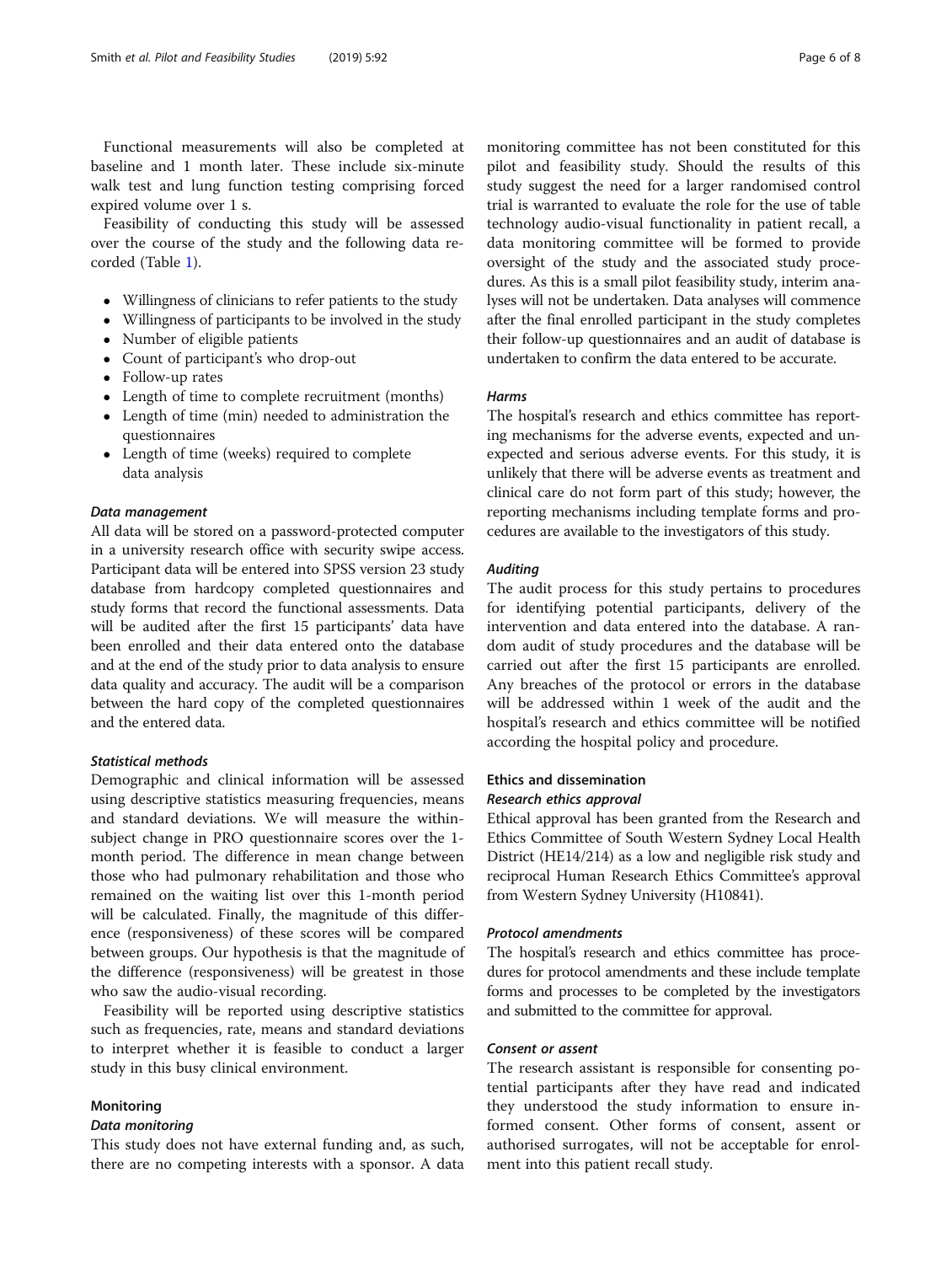## <span id="page-6-0"></span>**Confidentiality**

Data will be de-identified and the research assistant will hold the master file with the participant's name and contact details in a secure locked file cabinet in a university office that has security swipe access to enter. All deidentified data will be entered into the study's database on a password-protected computer. Hard copies of completed questionnaires will have an assigned number with no personal identification details being recorded, and these completed questionnaires will be stored in a locked filing cabinet in a secure office at the university.

## Declaration of interest

The study's investigators have no conflict of interests to declare.

#### Access to data

All investigators will have access to the final dataset and there are no contractual agreements that limit access to this dataset.

## Ancillary and post-trial

In the study's patient information sheet, the issue of distress is raised and potential action indicated. For example, "If you suffer any distress or psychological injury as a result of this research project, you should contact the research team as soon as possible. You will be assisted with arranging appropriate treatment and support".

#### Dissemination policy

On completion of the study, planned dissemination of the results will comprise a national conference presentation and manuscript publication.

# Additional file

[Additional file 1:](https://doi.org/10.1186/s40814-019-0475-9) Informed consent materials. (DOC 110 kb)

#### Abbreviations

6MWT: Six-minute walk test; COPD: Chronic obstructive pulmonary disease; EQ5D: European Quality of Life 5 Dimensions; FEV<sub>1</sub>: Forced expired volume over 1 s; GM: Guy marks; HADS: Hospital Anxiety and Depression Scale; JD: Joseph Descallar; PRO: Patient-reported outcomes; SF36: Health Survey Short form 36 questions; SGRQ: St Georges Respiratory Questionnaire; SJ: Stephen Jan; SMS: Sheree M S Smith

#### Acknowledgements

Not applicable

#### Authors' contributions

All authors participated in the design of the study. SMS drafted the manuscript and GM, JD, SJ made critical manuscript revisions. All authors approved the final manuscript.

#### Funding

This is study was supported by Professor Smith's university discretionary funding which paid for a research assistant to collect the data. No external funds were awarded for this study.

#### Availability of data and materials

Not applicable.

#### Ethics approval and consent to participate

Research and Ethics Committee, South West Sydney Local Health District (HE14/214); Human Research Ethics Committee, Western Sydney University (H10841). The participant's written consent was required prior to the participant commencing the study.

#### Consent for publication

All authors consent to publish the Recall Study Protocol (Professor Sheree M S Smith, Professor Stephen Jan, Mr. Joseph Descallar, Professor Guy Marks).

#### Competing interests

The authors declare that they have no competing interests.

#### Author details

<sup>1</sup>School of Nursing and Midwifery, Western Sydney University, Penrith, Sydney 2751, Australia. <sup>2</sup>George Institute for Global Health, University of New South Wales, Randwick, Sydney, Australia. <sup>3</sup>Ingham Applied Medical Research Institute, Liverpool, Sydney, Australia. <sup>4</sup>Woolcock Institute of Medical Research, Glebe, Sydney, Australia. <sup>5</sup>South Western Sydney Clinical School University of New South Wales, Sydney, Australia.

#### Received: 7 January 2019 Accepted: 4 July 2019 Published online: 18 July 2019

#### References

- 1. Yang IA, Brown JL, George J, et al. The COPD-X plan: Australian and New Zealand guidelines for the management of chronic obstructive pulmonary disease Brisbane: Lung Foundation Australia; 2018.
- 2. Wacker ME, Jörres RA, Karch A, et al. Assessing health-related quality of life in COPD: comparing generic and disease-specific instruments with focus on comorbidities. BMC Pulmonary Medicine. 2016;16:17.
- 3. Fletcher R, Fletcher S, Fletcher GS. Clinical epidemiology: the essentials. Philadelphia: Wolters Kluwer Health/Lippincott Williams & Wilkins; 2014.
- 4. Streiner DL, Norman GR, Clairney J. Reliability. In: Streiner DL, Norman GR, Clairney J, editors. Health measurement scales: a practical guide to their development and use. 5th ed. Oxford: University of Oxford Press; 2015. p. 283.
- 5. Alma HJ, de Jong C, Jelusic D, et al. Assessing health status over time: impact of recall period and anchor question on the minimal clinically important difference of COPD health status tools. Health Qual Life Outcomes. 2018;16:130.
- 6. Hassan E. Recall bias can be a threat to retrospective and prospective research designs. Int J Epidemiol. 2005;3:1–7.
- 7. Gordis L. Epidemiology. 5th ed. Philadelphia: Elsevier Saunders; 2014.
- 8. Dankert SL, Craik FIM. Does aging affect recall more than recognition memory. Psychol Aging. 2013;28:902–8.
- 9. Conway MA, Pleydell-Pearce CW. The construction of autobiographical memories in the self-memory system. Psychol Rev. 2000;107:261–88.
- 10. Kizilbash AH, Vanderploeg RD, Curtiss G. The effects of depression and anxiety on memory performance. Arch Clin Neuropsychol. 2002;17:57–67.
- 11. Kip K, Cohen F, Cole SR, et al. Recall bias in a prospective cohort study of acute time-varying exposures: example from the herpetic eye disease study. J Clin Epidemiol. 2001;54:482–7.
- 12. Sackett DL. Bias in analytic research. J Chronic Dis. 1979;32:51–63.
- 13. Kyulo ML, Knutsen SF, Tonstad S, Fraser GE, Singh PN. Validation of recall of body weight over a 26 year period in cohort members of the Adventist health study 2. Ann Epidemiol. 2012;22:744–6.
- 14. Smith WA, Li Z, Loftin M, et al. Measured versus self-reported physical function in adult survivors of childhood cancer. Med Sci Sports Exerc. 2014; 46:211–8.
- 15. Werhahn SM, Dathe H, Rottmann T, et al. Designing meaningful outcome parameters using mobile technology: a new mobile application for telemonitoring of patients with heart failure. ESC Heart Failure. 2019;
- 16. Lizee T, Basch E, Tremolieres P, et al. Cost-effectiveness of web-based patient reported outcome surveillance in lung cancer patients. J Thorac Oncol 2019;14(6):1012–20 DOI: <https://doi.org/10.1016/j.jtho.2019.02.005>.
- 17. Haugstvedt A, Hernar I, Strandberg RB, et al. Use of patient-reported outcome measures (PROMs) in clinical diabetes consultations: study